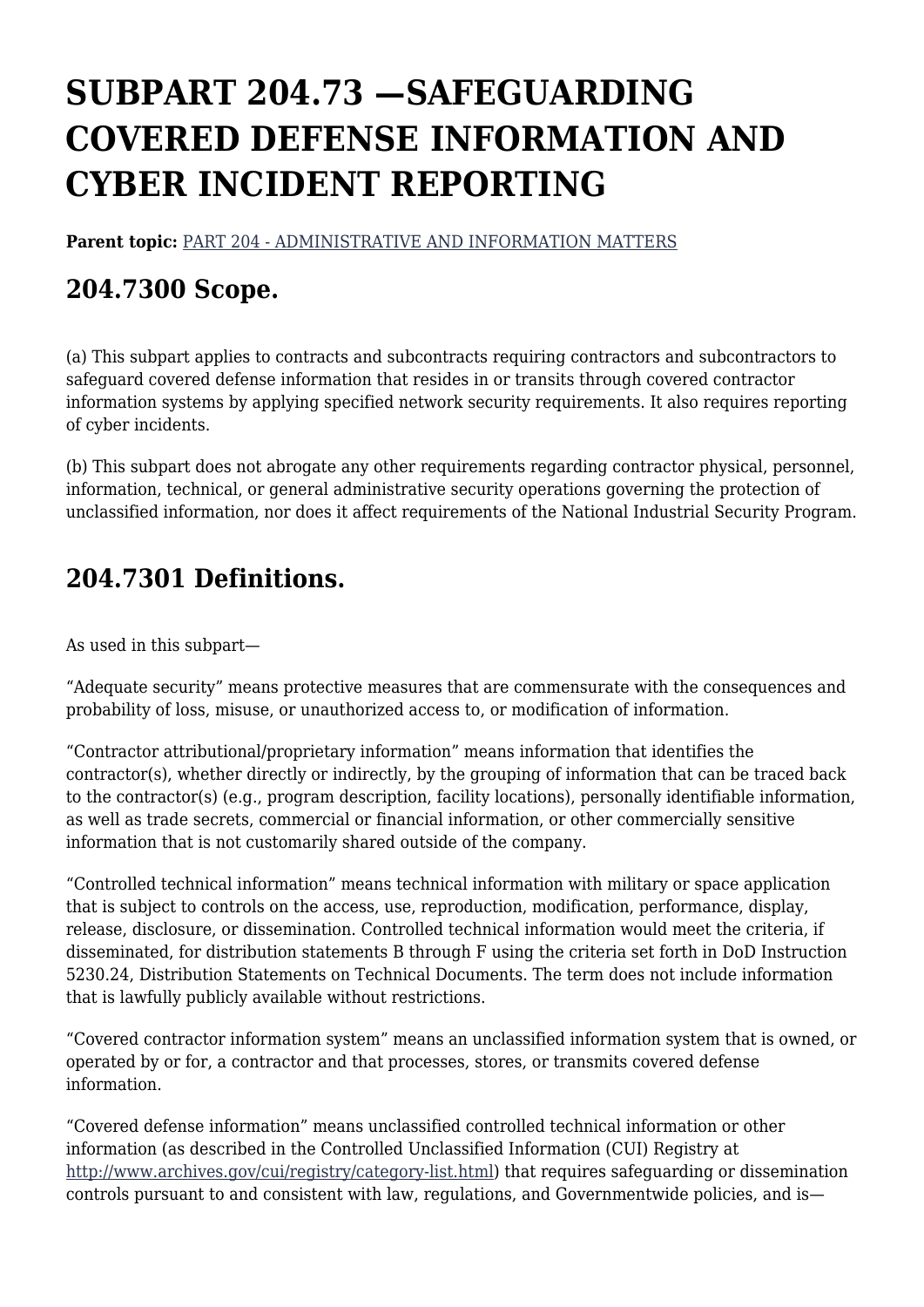(1) Marked or otherwise identified in the contract, task order, or delivery order and provided to the contractor by or on behalf of DoD in support of the performance of the contract; or

(2) Collected, developed, received, transmitted, used, or stored by or on behalf of the contractor in support of the performance of the contract.

"Information system" means a discrete set of information resources organized for the collection, processing, maintenance, use, sharing, dissemination, or disposition of information.

"Media" means physical devices or writing surfaces including, but not limited to, magnetic tapes, optical disks, magnetic disks, large-scale integration memory chips, and printouts onto which covered defense information is recorded, stored, or printed within a covered contractor information system.

"Rapidly report" means within 72 hours of discovery of any cyber incident.

"Technical information" means technical data or computer software, as those terms are defined in the clause at DFARS [252.227-7013](https://www.acquisition.gov/dfars/subpart-252.2-—text-provisions-and-clauses#DFARS_252.227-7013) , Rights in Technical Data-Non Commercial Items, regardless of whether or not the clause is incorporated in this solicitation or contract. Examples of technical information include research and engineering data, engineering drawings, and associated lists, specifications, standards, process sheets, manuals, technical reports, technical orders, catalog-item identifications, data sets, studies and analyses and related information, and computer software executable code and source code.

### **204.7302 Policy.**

(a)(1) Contractors and subcontractors are required to provide adequate security on all covered contractor information systems.

(2) Contractors required to implement NIST SP 800-171, in accordance with the clause at 252.204-7012, Safeguarding Covered Defense Information and Cyber incident Reporting, are required at time of award to have at least a Basic NIST SP 800-171 DoD Assessment that is current (i.e., not more than 3 years old unless a lesser time is specified in the solicitation) (see 252.204-7019).

(3) The NIST SP 800-171 DoD Assessment Methodology is located at <https://www.acq.osd.mil/asda/dpc/cp/cyber/safeguarding.html#nistSP800171> .

(4) High NIST SP 800-171 DoD Assessments will be conducted by Government personnel using NIST SP 800-171A, "Assessing Security Requirements for Controlled Unclassified Information."

(5) The NIST SP 800-171 DoD Assessment will not duplicate efforts from any other DoD assessment or the Cybersecurity Maturity Model Certification (CMMC) (see subpart 204.75), except for rare circumstances when a re-assessment may be necessary, such as, but not limited to, when cybersecurity risks, threats, or awareness have changed, requiring a re-assessment to ensure current compliance.

(b) Contractors and subcontractors are required to rapidly report cyber incidents directly to DoD at [http://dibnet.dod.mil.](http://dibnet.dod.mil) Subcontractors provide the incident report number automatically assigned by DoD to the prime contractor. Lower-tier subcontractors likewise report the incident report number automatically assigned by DoD to their higher-tier subcontractor, until the prime contractor is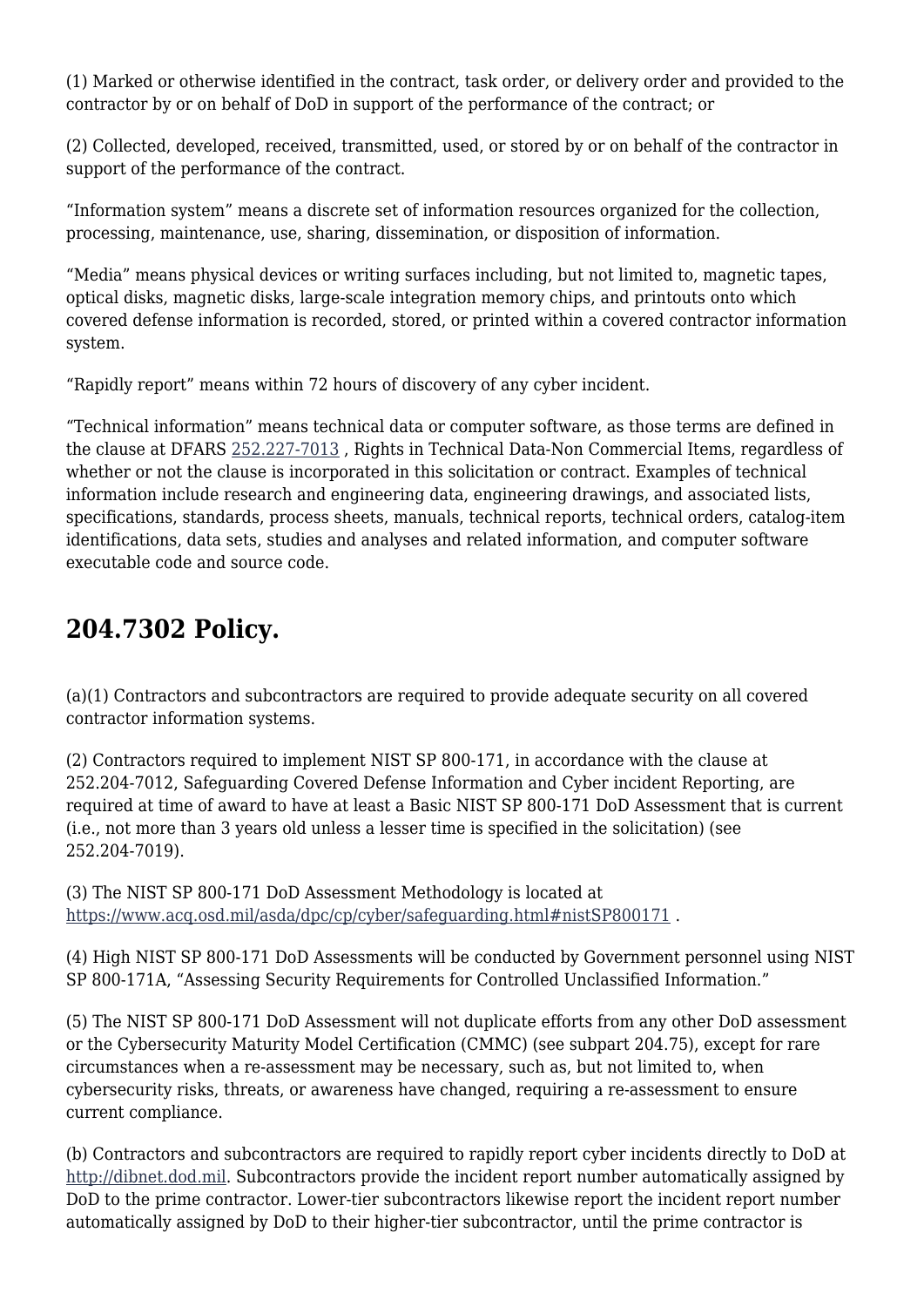reached.

(1) If a cyber incident occurs, contractors and subcontractors submit to DoD—

(i) A cyber incident report;

(ii) Malicious software, if detected and isolated; and

(iii) Media (or access to covered contractor information systems and equipment) upon request.

(2) Contracting officers shall refer to PGI [204.7303-4](https://www.acquisition.gov/dfarspgi/pgi-204.7303-4-dod-damage-assessment-activities.#DFARS_PGI_PGI_204.7303-4) (c) for instructions on contractor submissions of media and malicious software.

(c) Information shared by the contractor may include contractor attributional/ proprietary information that is not customarily shared outside of the company, and that the unauthorized use or disclosure of such information could cause substantial competitive harm to the contractor that reported the information. The Government shall protect against the unauthorized use or release of information that includes contractor attributional/proprietary information.

(d) A cyber incident that is reported by a contractor or subcontractor shall not, by itself, be interpreted as evidence that the contractor or subcontractor has failed to provide adequate security on their covered contractor information systems, or has otherwise failed to meet the requirements of the clause at [252.204-7012](https://www.acquisition.gov/dfars/subpart-252.2-—text-provisions-and-clauses#DFARS_252.204-7012) , Safeguarding Covered Defense Information and Cyber Incident Reporting. When a cyber incident is reported, the contracting officer shall consult with the DoD component Chief Information Officer/cyber security office prior to assessing contractor compliance (see PGI [204.7303-3](https://www.acquisition.gov/dfarspgi/pgi-204.7303-3-cyber-incident-and-compromise-reporting.#DFARS_PGI_PGI_204.7303-3) (a)(3)). The contracting officer shall consider such cyber incidents in the context of an overall assessment of a contractor's compliance with the requirements of the clause at [252.204-7012](https://www.acquisition.gov/dfars/subpart-252.2-—text-provisions-and-clauses#DFARS_252.204-7012) .

(e) Support services contractors directly supporting Government activities related to safeguarding covered defense information and cyber incident reporting (e.g., forensic analysis, damage assessment, or other services that require access to data from another contractor) are subject to restrictions on use and disclosure of reported information.

## **204.7303 Procedures.**

(a) Follow the procedures relating to safeguarding covered defense information at [204.7303](https://www.acquisition.gov/dfarspgi/pgi-204.7303-procedures.#DFARS_PGI_PGI_204.7303)

(b) The contracting officer shall verify that the summary level score of a current NIST SP 800-171 DoD Assessment (i.e., not more than 3 years old, unless a lesser time is specified in the solicitation) (see 252.204-7019) for each covered contractor information system that is relevant to an offer, contract, task order, or delivery order are posted in Supplier Performance Risk System (SPRS) [\(https://www.sprs.csd.disa.mil/\)](https://www.sprs.csd.disa.mil/), prior to—

(1) Awarding a contract, task order, or delivery order to an offeror or contractor that is required to implement NIST SP 800-171 in accordance with the clause at 252.204-7012; or

(2) Exercising an option period or extending the period of performance on a contract, task order, or delivery order with a contractor that is that is required to implement the NIST SP 800-171 in accordance with the clause at 252.204-7012.